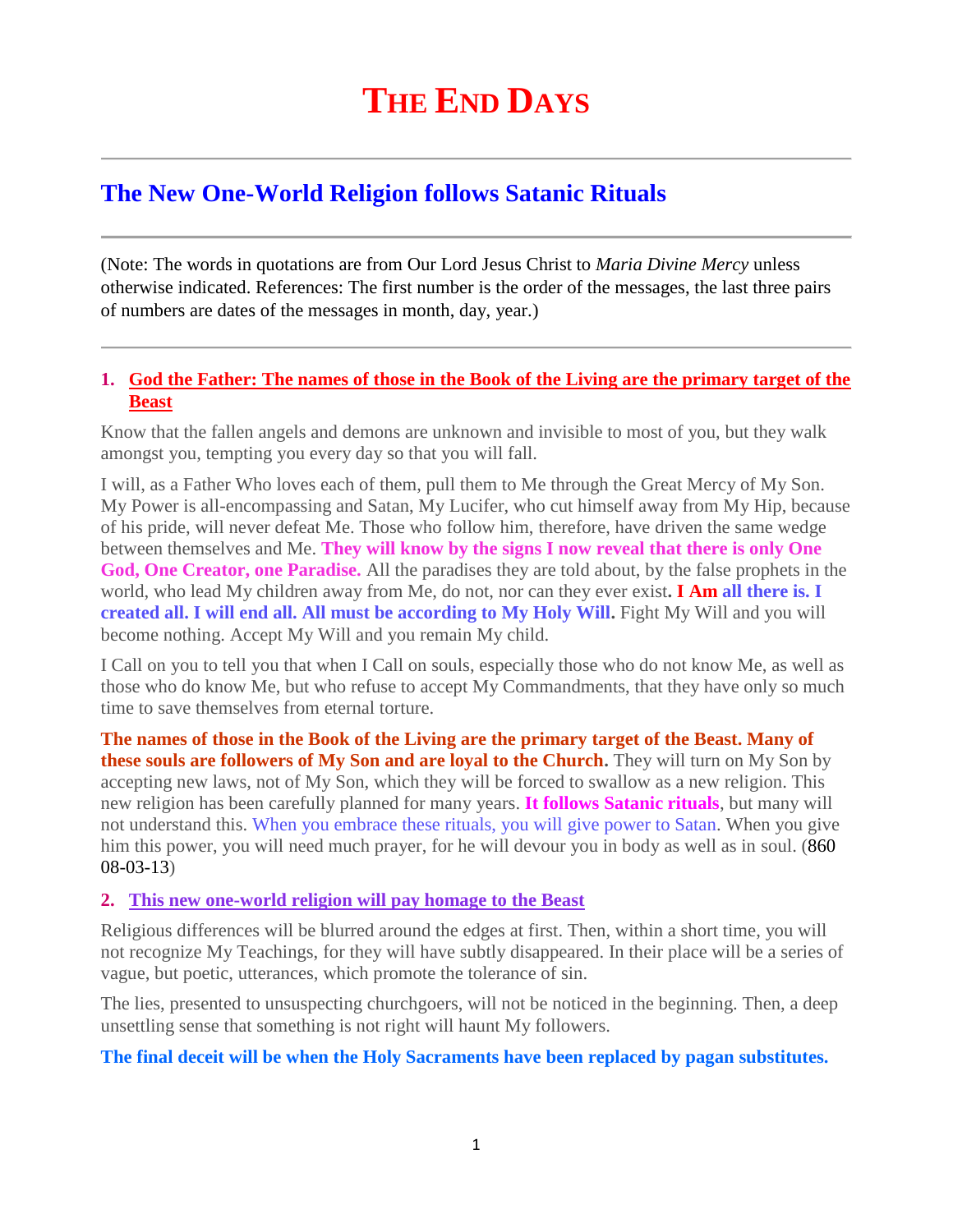All will be presided over by the False Prophet, who will claim to be the high priest over all religions, combined into one. This new, one-world religion will pay homage to the Beast. All those who follow blindly will be devoured by the Beast and be lost to Me forever.

The speed at which this will happen will astonish My followers. The plan is being carefully managed. The campaign, to convert the hostility of Christians into the acceptance of secular laws, is being professionally masterminded. It is being planned among many nations, by one group, who use personalities, celebrities and figureheads, all of whom are respected by the majority, to endorse their evil lies. (571 10-09-12)

# **3. [And then, just as they will have forgotten Me, My Church will rise from the dead, just as I](http://www.thewarningsecondcoming.com/and-then-just-as-they-will-have-forgotten-me-my-church-will-rise-from-the-dead-just-as-i-did/)  [did](http://www.thewarningsecondcoming.com/and-then-just-as-they-will-have-forgotten-me-my-church-will-rise-from-the-dead-just-as-i-did/)**

Paganism will thrive. But because it will be influenced and led by the Evil One, it will be careful not to show its true colors. It will be presented to the world as a new form of social justice – a new form of humanism, when all the needs of man are catered for. These needs will include the right to sin, but these sins will, in defiance of God, be seen to be the moral rights of man.

How abhorrent to Me, Jesus Christ, will this wicked, **One-World Religion** be. Not only will they turn their backs on Me, but they will include satanic symbols where My Cross will be displayed, in the most grotesque way. My Host will be discarded. **A different kind of sacrifice will be made on the altars of churches. It will be the Beast they will worship openly**, and in turn, he will give them many powers. This is why many will believe that those who will govern over this abomination will have miraculous powers. And while they may seem to be following a good and fair Church, it will yield nothing but darkness.

Celebrations and obscene behavior will be witnessed in these churches, which were built to honor Me, Jesus Christ, but I will not be Present. And then, just as they will have forgotten Me, My Church will rise from the dead, just as I did. (793 05-19-13)

## **4. [Paganism will be enforced on all of God's Churches](http://www.thewarningsecondcoming.com/paganism-will-be-enforced-on-all-of-gods-churches/)**

I speak about global domination, which is being orchestrated to destroy Christianity.

My Church is being decimated, brick by brick. My sacred servants are being pushed beyond their endurance, deliberately.

## **My Church is also being desecrated by those who practice adoration of the Beast.**

These false imposters are not Christian. They practice in the occult and infiltrate all organizations, including different churches and different religions. They target, in particular, the Catholic Church. This is the Church they hate the most. Their lies have meant that Catholics are embarrassed to stand up and defend their Church. Their lies have made it very difficult, for all Christian Churches, to defend the Holy Sacraments, as dictated by God. (572 10-10-12)

# **5. [They must retain the Holy Missals, the vestments, the Holy Bible and the Holy Crosses.](http://www.thewarningsecondcoming.com/they-must-retain-the-holy-missals-the-vestments-the-holy-bible-and-the-holy-crosses-these-will-all-be-replaced/)  [These will all be replaced](http://www.thewarningsecondcoming.com/they-must-retain-the-holy-missals-the-vestments-the-holy-bible-and-the-holy-crosses-these-will-all-be-replaced/)**

Those who are planning to inflict suffering upon humanity, as part of a covenant with the Beast, will be careful not to be seen to denounce these Messages publicly, as by doing so, they will give credence to them. Instead, they will spread hatred against Me in other ways, starting by destroying the faith of those within My Church. They will turn the hearts of those who love Me against their fellow Christians. **They will embrace pagans, new age witches and worshipers of the Beast**,